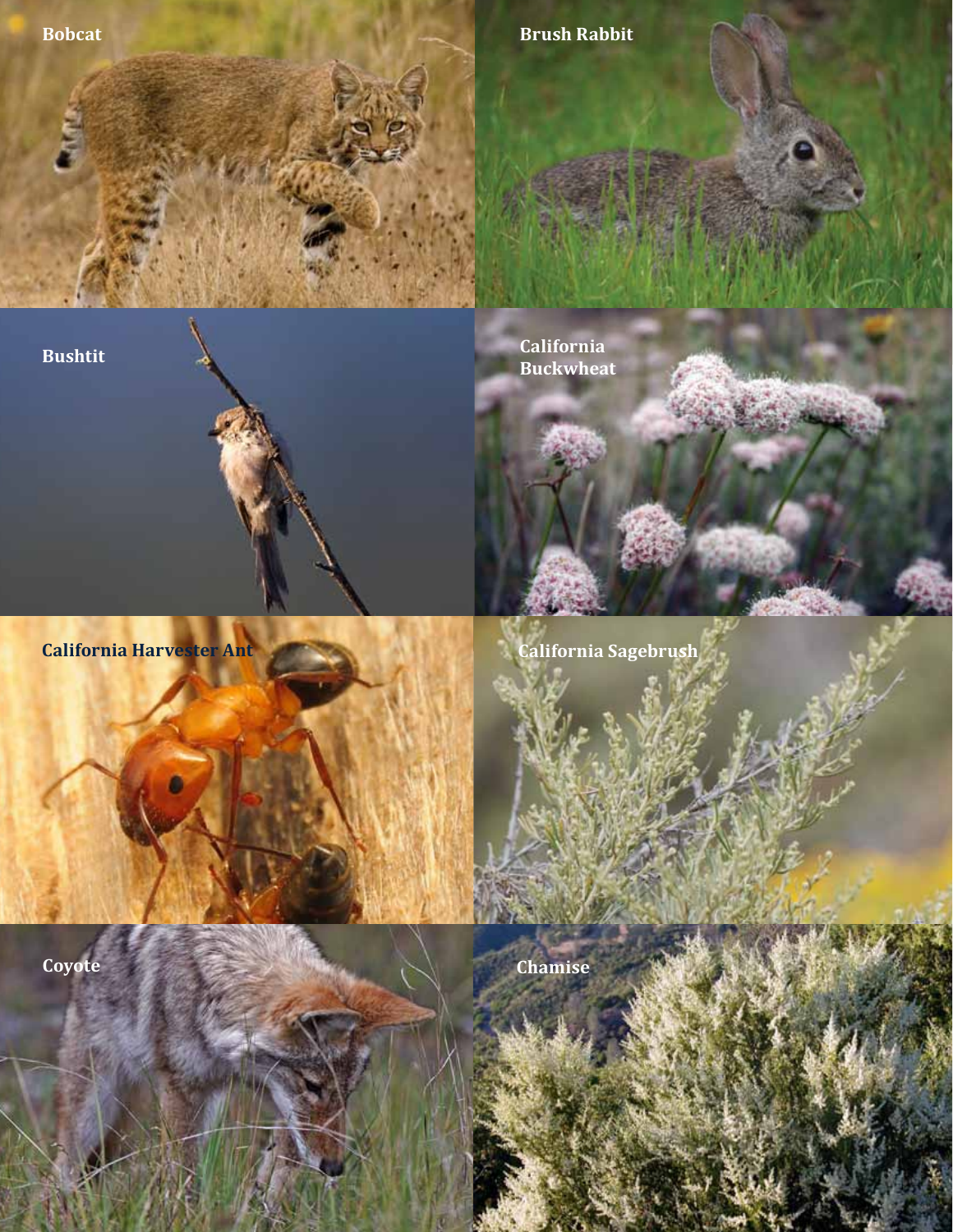### **Brush Rabbit** *(Sylvilagus bachmani)*

A small rabbit. Reddish-brown, mottled with black in summer; paler, but still mottled, in winter. Short legs, small tail, short, dark ears.

**Diet:** California buckwheat, seeds, young plant growth, and grasses.

**Predators:** Red diamond rattlesnake, hawks, and coyotes.

**Interesting fact:** Look for a maze of runways in the brush and small pellet-like scat.

**CONSUMER**

# **California Buckwheat** *(Eriogonum fasciculatum)*

Low-spreading shrub with large clumps of white flow-<br>ers that develop into brown-colored seed heads during the summer. The small, narrow, leathery leaves are in bundles along the stems.

**Edibles:** Nectar, seeds, pollen.

**Consumers:** Brush rabbits, butterflies, lizards, and small birds.

**Interesting fact:** Native Americans used it for food. Have you heard of "buckwheat pancakes"?

**PRODUCER**

## **California Sagebrush** *(Artemisia californica)*

Shrub with a woody base and soft, gray-green, needle- like leaves that grow in clusters along the stem. The leaves have a very distinctive fragrance.

#### **Edibles:** Leaves and seeds.

**Consumers:** Spittlebugs and other insects, deer, small mammals, and birds.

**Interesting fact:** Native Americans used the plant to treat colds and stomach disorders.

# **PRODUCER**

# **Chamise** *(Adenostoma fasciculatum)*

An evergreen shrub with dry-looking stick-like branch- es. The leaves are small with a pointed tip and sprout in clusters from the branches. The leaves are shiny with flammable oils, especially in warmer weather. The branches end in bunches of white tubular �lowers with five petals.

**Edibles:** Young leaves, bark.

**Consumers:** Mule deer, woodrats.

**Interesting fact:** A member of the Rose family.

**PRODUCER**

### **Bobcat** *(Lynx rufus)*

Yellowish-brown coat with dark spotting. Short, stubby tail. Ears have tufts of hair. Males are larger than females.

**Diet:** Big-eared Woodrat and other small rodents, birds, fish, insects, carrion (dead animals), and sometimes larger animals.

**Predators:** Foxes, owls, and adult male bobcats prey on young.

**Interesting fact:** Bobcat tracks will not have claw marks because their claws are retractable (pull inside).

**CONSUMER**

## **Bushtit** *(Psaltriparus minimus)*

Small bird that is gray above with a light underside. Small bill and relatively long tail.

**Diet:** Spittlebugs and other insects.

**Predators:** Hawks and other birds.

**Interesting fact:** Often harvests insects from plants while it is hanging upside down.

**CONSUMER**

#### **California Harvester Ant** *(Pogonomyrmex californicus)*

Less than 1 inch long, colors are mostly black, brown, or reddish. They live in colonies in underground tun- nels or in galleries in dead wood.

**Diet:** Mission manzanita berries, other berries, and leaves.

**Predators:** Western fence lizards and other reptiles, birds, spiders, and Argentine ants.

**Interesting fact:** Ants have a complex social structure with special jobs for each ant. Some ants are gardeners growing small, underground fungi farms.

**CONSUMER**

#### **Coyote** *(Canis latrans)*

Dog-like animals with brownish-gray fur, triangular ears, and a black-tipped tail. Usually carry their tails straight down.

**Diet:** Western fence lizard and other reptiles, small mammals, insects, birds, grasses, berries, carrion (dead animals).

**Predators:** Mountain lions, wolves, humans.

**Interesting fact:** Scat is often found on trails with twisted ends. Look for fur or berries.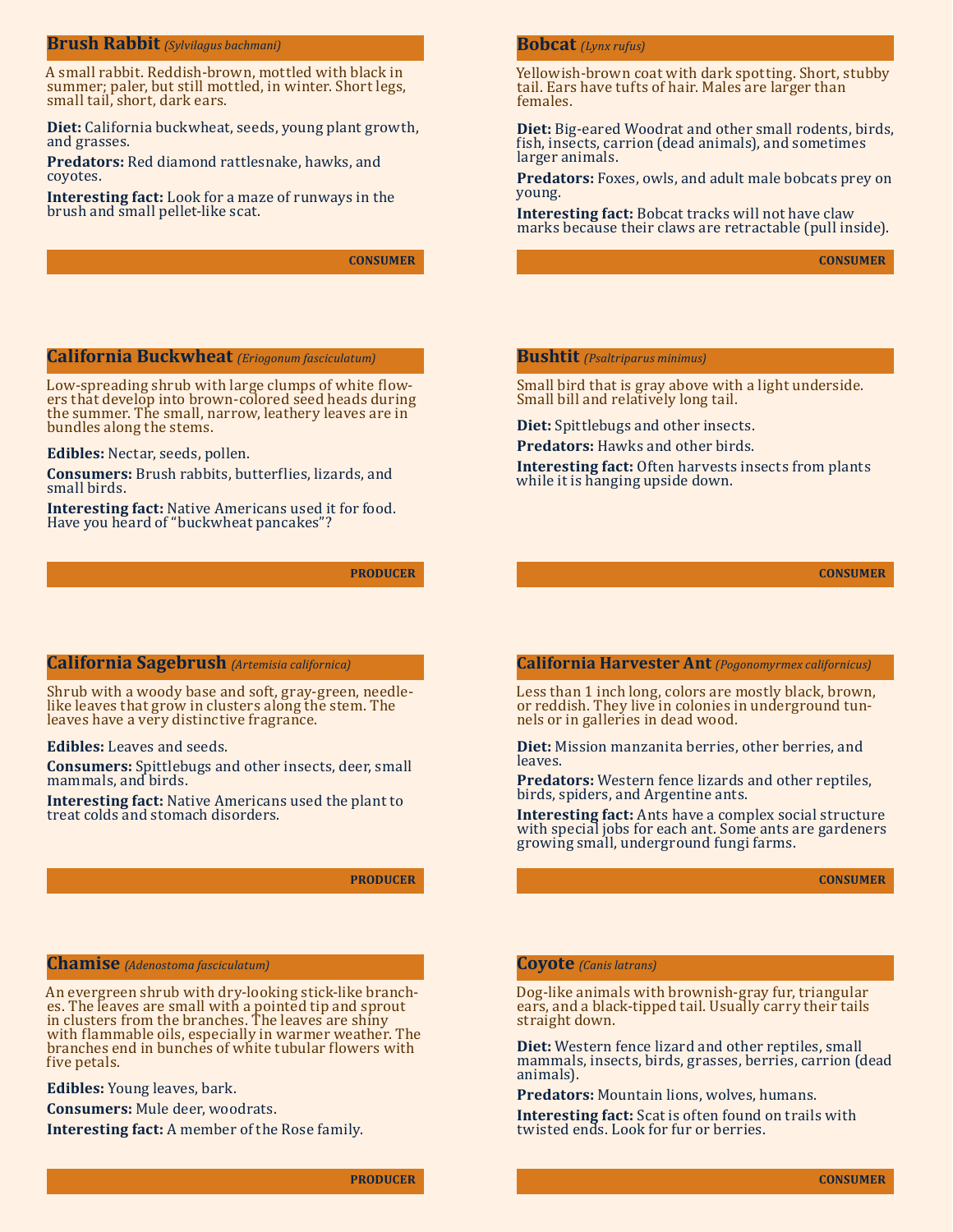**Earthworm Fungi** 

 $Q_{\rm max}$ 

**Gopher Snake Big-eared Woodrat** 

**Great Horned Owl**

**Mission Manzanita** **Greater Roadrunner**

The company of the company of the company of the company of the company of the company of the company of the company of the company of the company of the company of the company of the company of the company of the company

**Mountain Lion**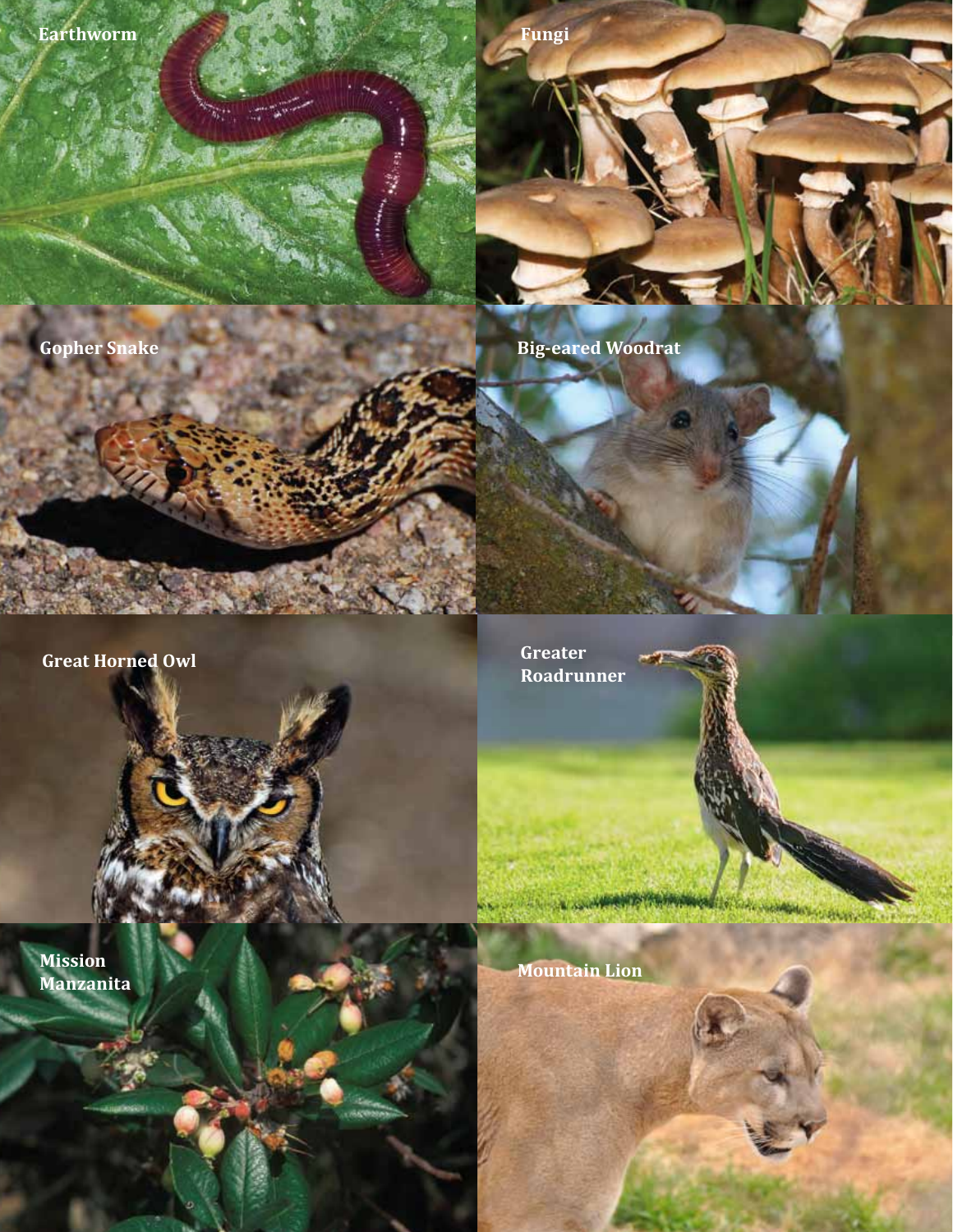# **Fungi** *(Agaricus species)*

A fleshy cap with gills on the underside. The spores are chocolate-brown. They have a stem that holds the cap above the ground.

#### **Diet:** Dead plant and animal material.

**Predators:** Humans, insects, and other plant eating animals.

**Interesting fact:** Fungi are more closely related to animals than to plants.

**DECOMPOSER**

# **Big-eared Woodrat** *(Neotoma macrotis)*

Brown above, grayer on face. Grayish to whitish under- side. Feet and ankles dark with white toes and claws. The tail has sparse hairs and is nearly half the total length of the rat's body.

**Diet:** Scrub Oak and other trees and seeds.

**Predators:** Bobcat, snake, fox, and coyote.

**Interesting fact:** Builds large nests out of sticks, twigs, leaves, and other objects. The nest has multiple entries and even rooms for eating and sleeping.

**CONSUMER**

# **Greater Roadrunner** *(Geococcyx californianus)*

Bigger than a crow. A long-legged, long-tailed, streaked, gray-brown ground bird with a bushy crest. Bright yel- low eyes.

**Diet:** Gopher snake, scorpions, insects, rodents, and other birds.

**Predators:** Hawks, raccoons, and some snakes.

**Interesting fact:** They prefer to walk or run and can reach speeds of 17 mph.

**CONSUMER**

# **Mountain Lion** *(Felis concolor)*

A large, pale brown to golden cat. Underbelly is lighter than top coat. Long, dark-tipped tail. Ears are short and rounded with dark backs. Long legs with large feet.

**Diet:** Mule deer, birds, fish, coyotes, bobcats, and other mammals.

**Predators:** Killed by hunters, diseases, and starvation. **Interesting fact:** Keep deer herds healthy by preying on the weak individuals.

## **Earthworm**

Long, segmented body that tapers on both ends.

**Diet:** Roots, decaying plant material, bacteria. **Predators:** Birds.

**Interesting fact:** Earthworm droppings are important nutrients for soil and healthy habitats.

**DECOMPOSER**

## **Gopher Snake** *(Pituophis catenifer)*

Large, heavy snake with a yellow or cream background color and black or reddish-brown blotches on its back and sides. A dark stripe runs across its small head.

**Diet:** Toads, lizards, small birds and mammals, and other snakes.

**Predators:** Greater roadrunner, other large birds, and mammals.

**Interesting fact:** When threatened, it hisses loudly and vibrates its tail. This reaction causes them to be mis- taken for rattlesnakes.

**CONSUMER**

### **Great Horned Owl** *(Bubo virginianus)*

A large, dark brown and gray owl. White throat with patchy underside. Large widely-spaced ear tufts and yellow eyes.

**Diet:** Western scrub jay and other birds, mammals, reptiles, fish and insects.

**Predators:** Eggs and young are eaten by foxes and coyotes.

**Interesting fact:** Their neck can turn 270 degrees in order to see in other directions.

**CONSUMER**

#### **Mission Manzanita** *(Xylococcus bicolor)*

A shrub with a single trunk and a roughly-rounded crown. Leaves are oblong, glossy dark green on the top and very light-colored with a velvety texture on the underside. Leaf edges curl under as they age. Bark is smooth and a red-gray color. Fruit is glossy dark red with little flesh.

**Edibles:** Berries, nectar, and leaves.

**Consumers:** Harvester ants, birds, bears, coyotes.

**Interesting fact:** The name Xylococcus comes from the Greek word for "wood berry."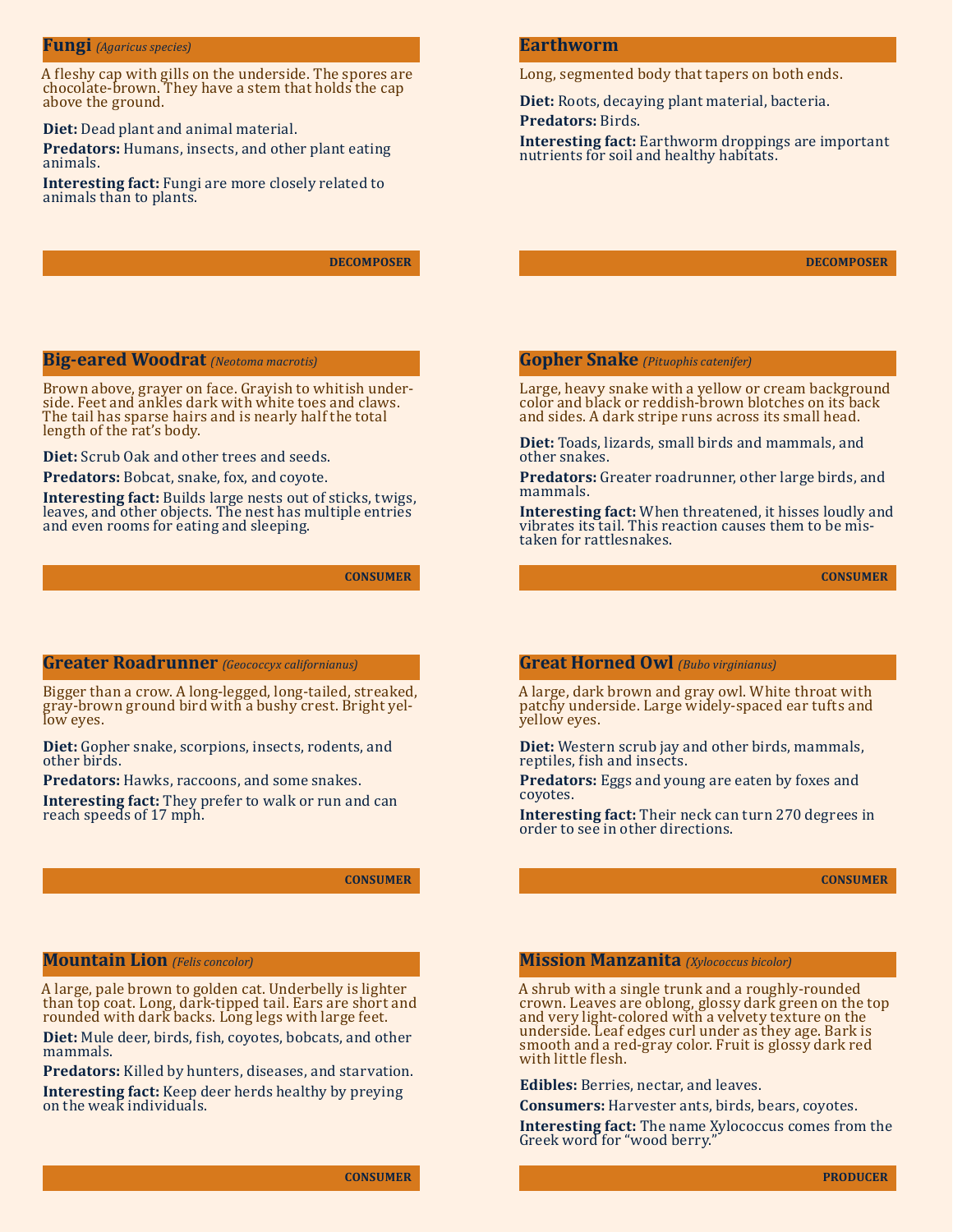

**Western Spadefoot Toad Spittlebug** 

**Tark**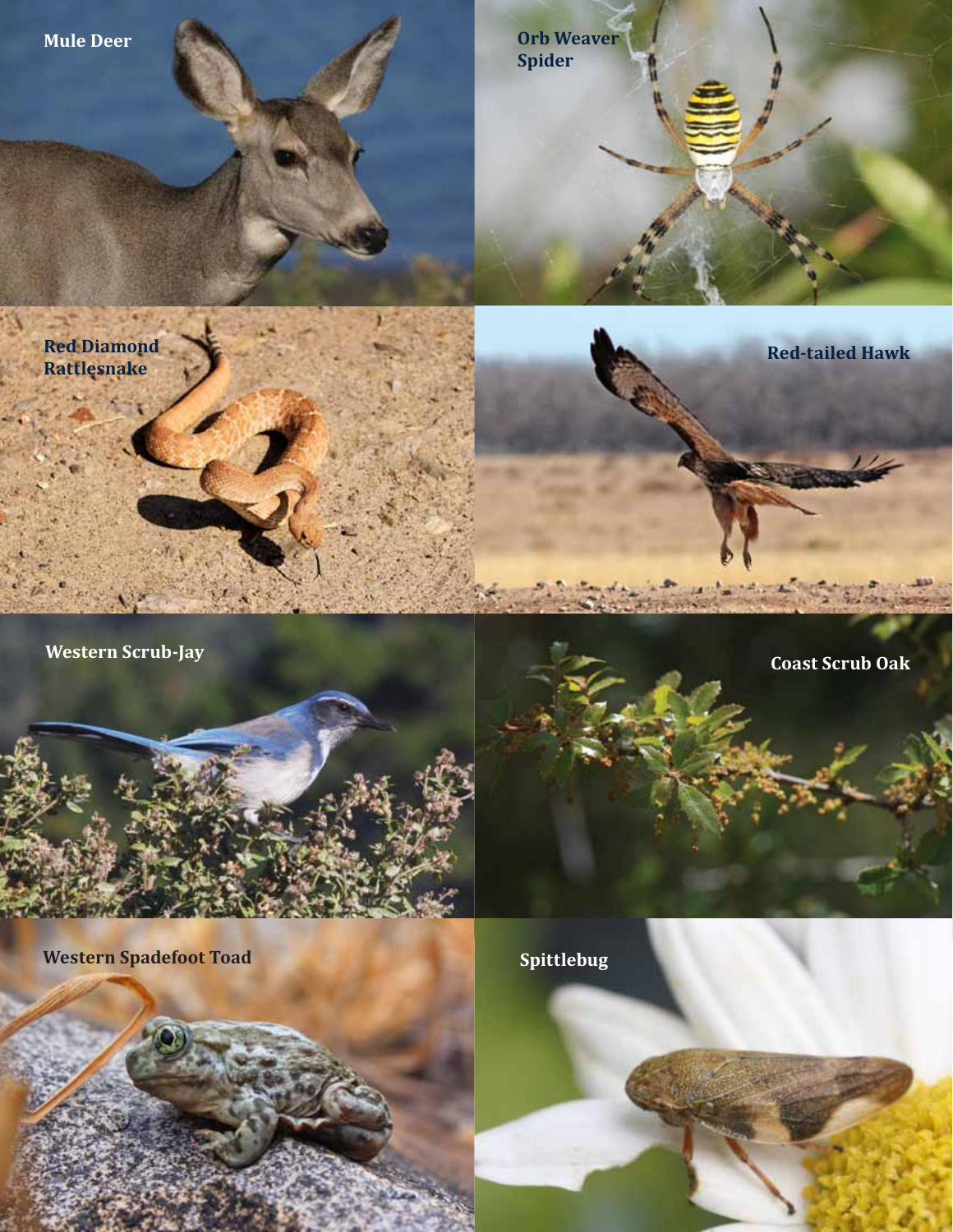## **Orb Weaver Spider** *(Argiope species)*

Spiders that spin a web in a circle (orb). Female spiders are much larger than males, growing almost an inch and a half long.

#### **Diet:** Small insects.

**Predators:** Hawks, birds, wasps, Western fence lizards, and small rodents.

**Interesting fact:** Look for the unique zigzag pattern in their web.

**CONSUMER**

# **Red-tailed Hawk** *(Buteo jamaicensis)*

A large, stocky hawk with whitish chest and rust- colored tail. Young are dull, streaked, and lack rust- colored tail of adult.

**Diet:** Red diamond rattlesnake, other reptiles, small birds, and small mammals.

**Predators:** Eggs and young hawks are eaten by large birds and raccoons.

**Interesting fact:** It soars over open areas in search of prey and perches in trees or light posts watching for the slightest movement in the grass below.

**CONSUMER**

# **Coast Scrub Oak** *(Quercus dumosa)*

Spirally arranged, serrated (toothed) leaves. Leaves are thick, waxy, and dark green all year long. The fruit is a nut called an acorn, borne in a cup-like structure. Each acorn contains one seed.

### **Edibles:** Acorns, branches and leaves.

**Consumers:** Big-eared woodrats, most mammals and birds.

**Interesting fact:** Called white oaks for their scaly, whitish bark brightened by sunlight.

**PRODUCER**

# **Spittlebug** *(Aphrophora species)*

Small to medium-sized jumping insects, 1/8-1/2 inch (4-13 mm) long, that hop about like tiny frogs on plants and shrubs, where they feed.

**Diet:** CA Sagebrush, wild grasses, berries.

#### **Predators:** Bushtit and other birds.

**Interesting fact:** Spittlebug nymphs (young) cover themselves with masses of bubbly, wet spittle. Each frothy mass contains 1 or more tiny nymphs, hiding them from predators as they suck plant juices.

# **Mule Deer** *(Odocoileus hemionus)*

Large ears and stocky body with long sturdy legs. Coat is reddish-brown or yellowish-brown on top. Under- belly fur is cream to tan.

**Diet:** Chamise, young leaves, grasses and fruit.

**Predators:** Mountain lions, bobcats and coyotes.

**Interesting fact:** The mule deer has large ears that move independently and almost constantly, like a mule.

**CONSUMER**

### **Red Diamond Rattlesnake** *(Crotalus ruber)*

Stoutly built. Tan to brick-red, with diamond-shaped edged but may be indistinct. Black and white rings encircle tail.

**Diet:** Brush rabbits and other small mammals, birds and reptiles.

**Predators:** Red-tailed Hawks, large birds, and snakes. **Interesting fact:** The longest ever recorded measured over 5 feet, but most are  $\tilde{2}$  to 3 feet long.

**CONSUMER**

# **Western Scrub-Jay** *(Aphelocoma californica)*

Head, wings, and tail blue. Back is dull brown, under- side is light gray. Grayish face mask.

**Diet:** Toyon berries and other seeds, acorns, eggs, nest- lings, reptiles, and insects.

**Predators:** Great-horned owl, other large birds, and snakes.

**Interesting fact:** The jays bury many more acorns than they eat and help restore oak forests that have been destroyed by fire or drought.

**CONSUMER**

#### **Western Spadefoot Toad** *(Spea hammondii)*

A stout-bodied toad with a glossy black, spade-shaped brown, cream or gray, often with 4 light stripes and dark blotches on the back. Tubercles (warts) have red spots on the tips.

**Diet:** Earthworms, and other invertebrates and small insects.

**Predators:** Gopher snake, birds, coyotes and other mammals.

**Interesting fact:** The spade shaped feet are used to dig in the soil.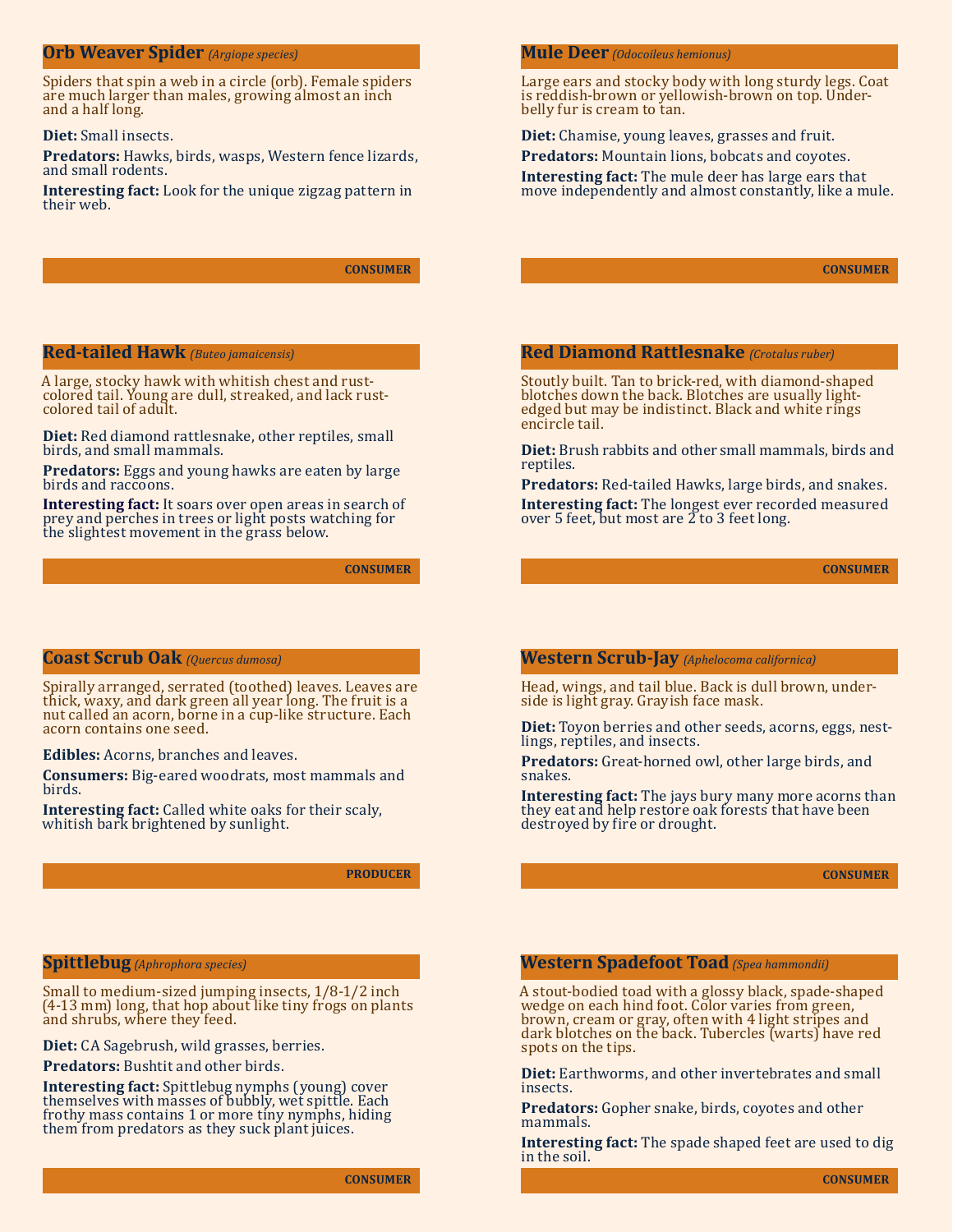